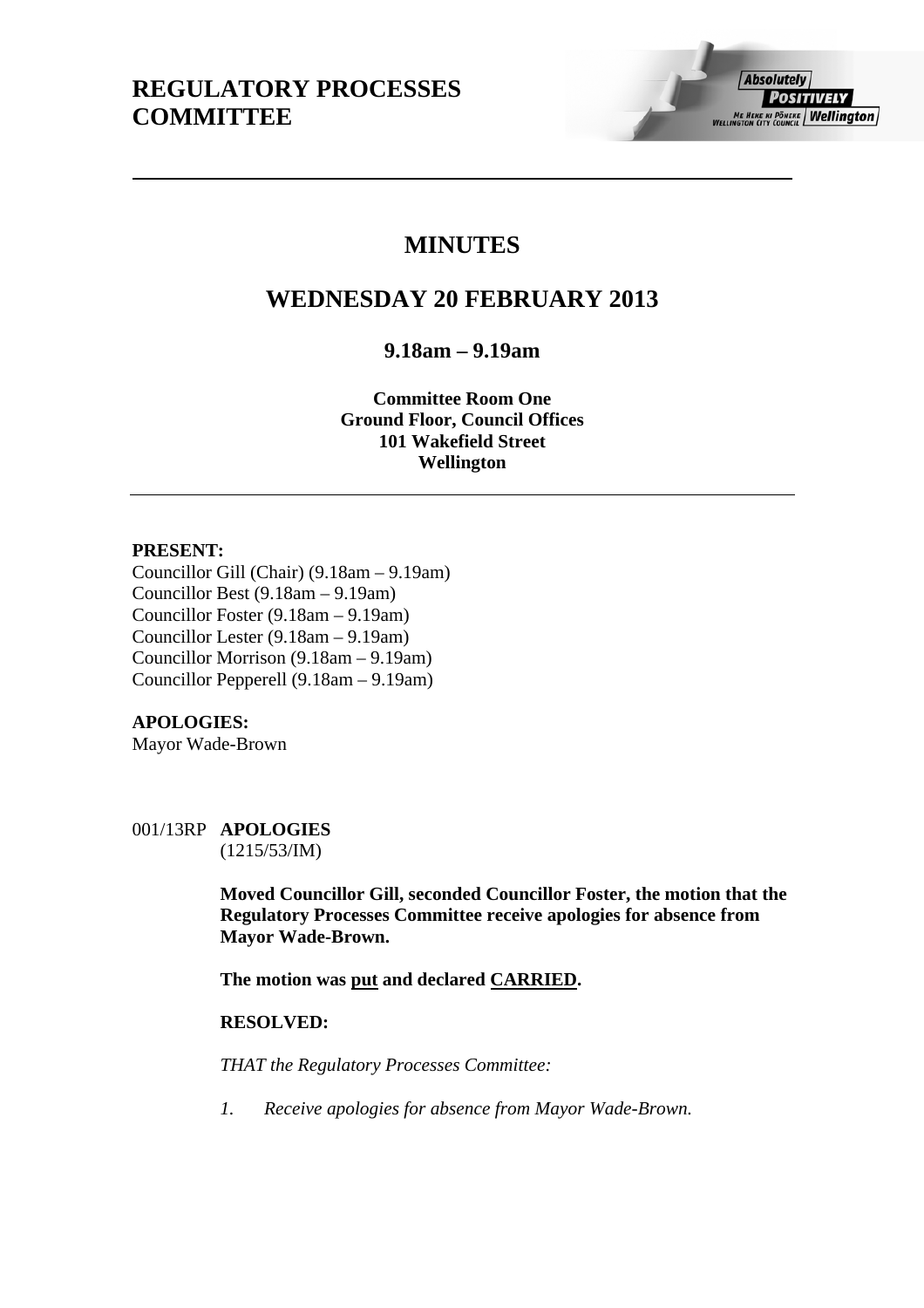## 002/13RP **MINUTES FOR CONFIRMATION**  (1215/53/IM)

**Moved Councillor Gill, seconded Councillor Morrison, the motion that the Regulatory Processes Committee approve the minutes of the ordinary meeting held Wednesday 12 December 2012 having been circulated, be taken as an accurate record of that meeting.** 

**The motion was put and declared CARRIED.** 

#### **RESOLVED:**

*THAT the Regulatory Processes Committee:* 

*1. Approve the minutes of the ordinary meeting held Wednesday 12 December 2012 having been circulated, be taken as an accurate record of that meeting.* 

#### 003/13RP **CONFLICT OF INTEREST DECLARATIONS**  (1215/53/IM)

#### **NOTED:**

There were no conflicts of interest declared.

## 004/13RP **PUBLIC PARTICIPATION**  (1215/53/IM)

#### **NOTED:**

There was no public participation

# 005/13RP **PROPOSED ROAD CLOSURES – MARCH 2013**

Report of Maria Taumaa – Street Activities Co-ordinator. (1215/53/IM) (REPORT 1)

**Moved Councillor Morrison, seconded Councillor Foster, the substantive motion.** 

**The substantive motion was put and declared CARRIED.** 

## **RESOLVED:**

*THAT the Regulatory Processes Committee:* 

*1. Receive the information.* 

*Regulatory Processes Committee – Meeting of Wednesday 20 February 2013*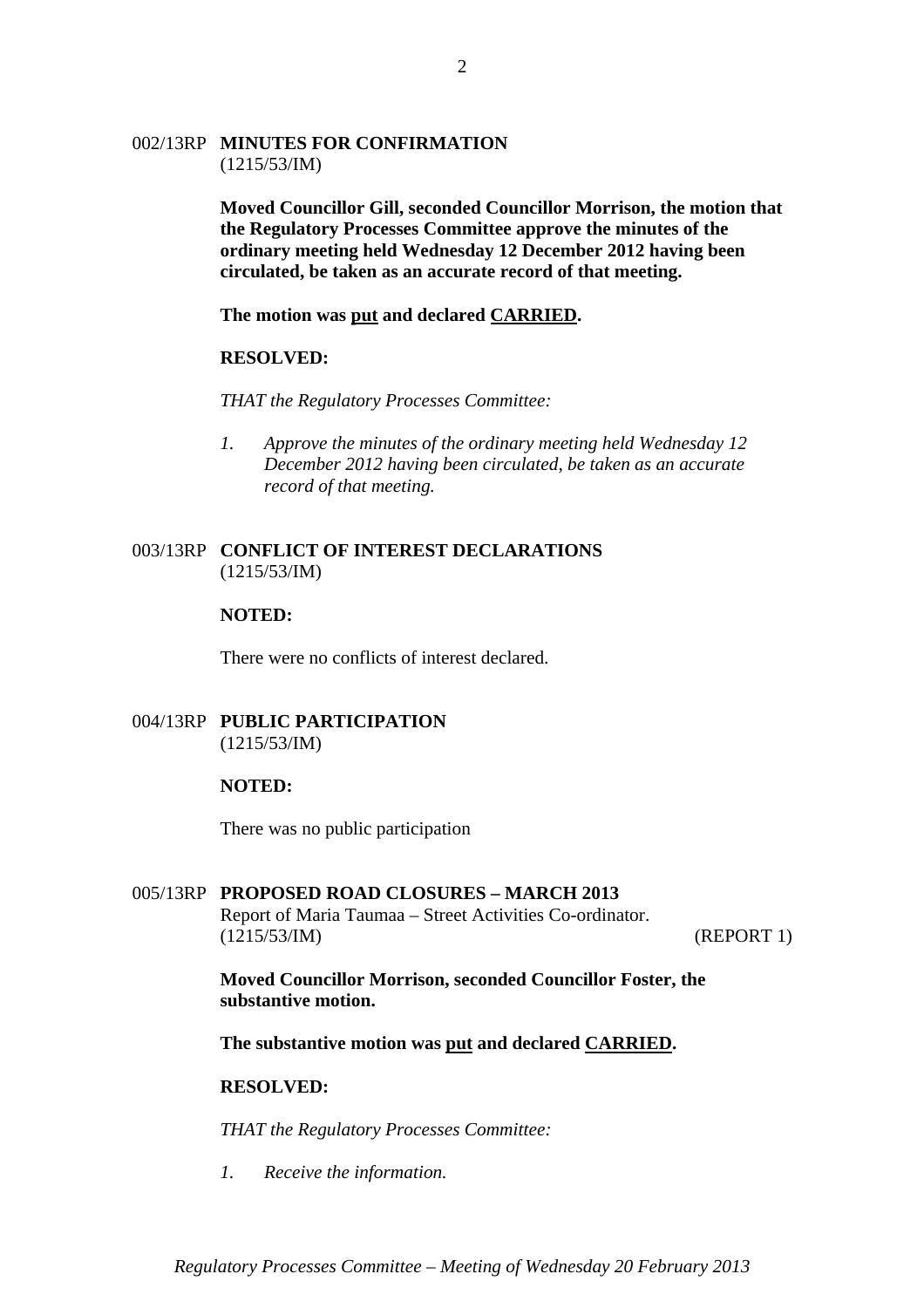- *2. Agree to close the following road for the event as shown, to vehicles only, subject to the conditions listed in the Proposed Temporary Road Closure Impact Report:* 
	- *(a) For the Homegrown/Harbourside Market, Sunday 03 March 2013, from Midnight to 5pm:* 
		- *(i) Barnett Street (Provision will be made for vehicles requiring access to Te Papa's loading facilities and exiting the Te Papa carpark).*
- *3. Note that the recommendations in this report should not be amended without first carrying out further consultation with affected parties and verification from the Council's Traffic Engineer that the amendment is not likely to cause unreasonable impact on traffic.*

## 006/13RP **GRANTING OF A PREMISES LEASE TO WELLINGTON OLYMPIC AFC OVER TOWN BELT LAND AT 572 ADELAIDE ROAD, BERHAMPORE**

Report of Hanita Shantilal, Senior Property Advisor, Property Management and Paul Andrews, Manager Parks & Gardens. (1215/53/IM) (REPORT 2)

**Moved Councillor Best, seconded Councillor Morrison, the substantive motion.** 

**The substantive motion was put and declared CARRIED.** 

## **RESOLVED:**

*THAT the Regulatory Processes Committee:* 

- *1. Receive the information.*
- *2. Agree subject to the terms and conditions noted below, the granting of a premises lease to Wellington Olympic AFC in accordance with the Reserves Act 1977.*
- *3. Note that the terms of the lease are as follows: Location: Part of the land known as 572 Adelaide Road, Berhampore (outlined in red on Appendix 1 of the officer's report). Note that the public toilets in the building are excluded from the area to be leased. Term: Five years with a five year right of renewal Annual Rental: \$620.80 per annum plus GST Maintenance Fee: The maintenance fee will be applied as stipulated in the Leases Policy for Community and Recreation Groups.*
- *4. Note that any approval to grant the lease is conditional on:* 
	- *(i) appropriate consultation with Iwi, Friends of the Town Belt and Action for the Environment being completed;*